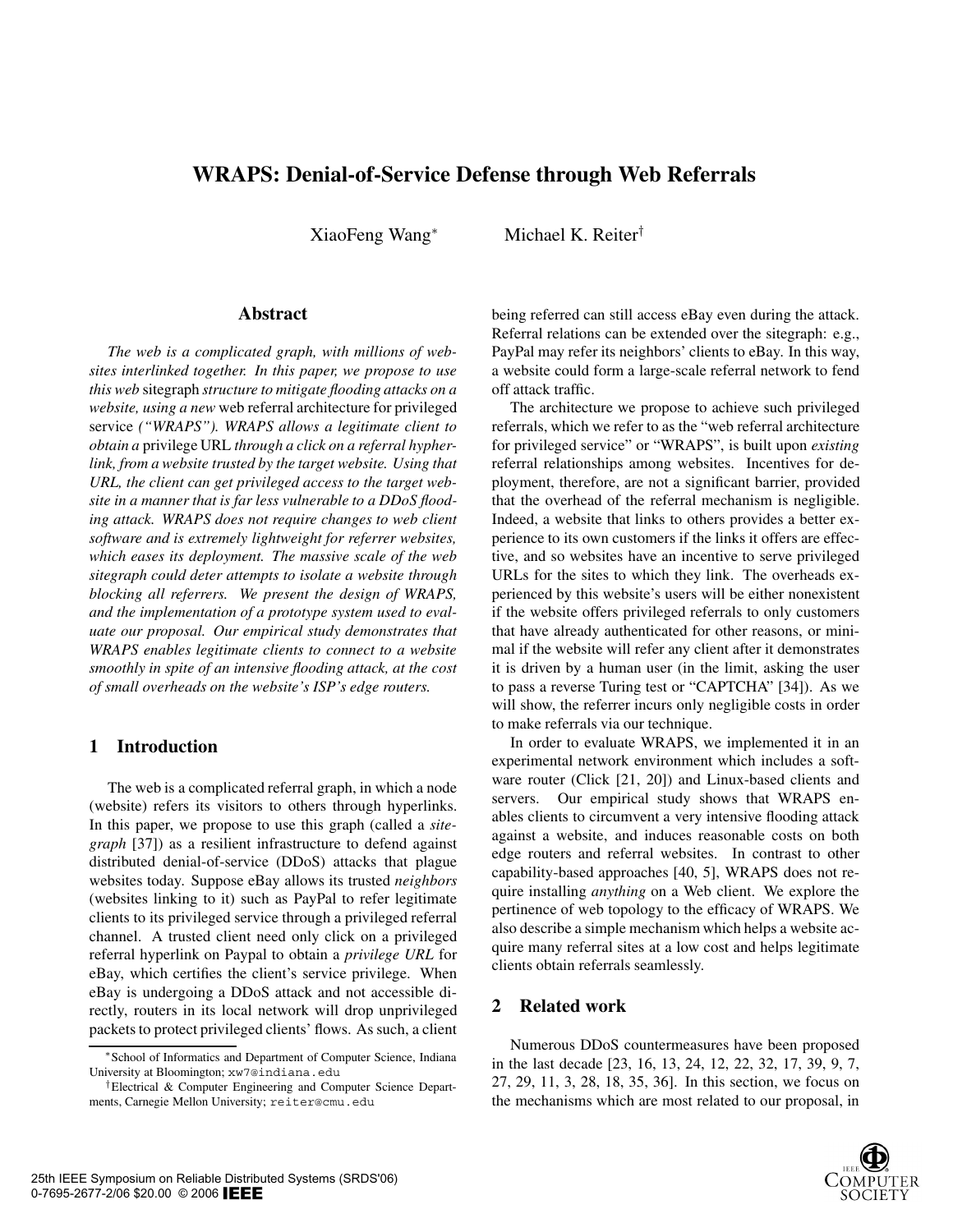particular, overlay-based and capability-based approaches, and compare them with WRAPS.

Overlay networks have been applied to proactively defend against DoS attacks. Keromytis et al. propose a *secure overlay services* (SOS) architecture [19], which has been generalized by Anderson [4] to take into account different filtering techniques and overlay routing mechanisms. Morein et al. further propose to protect web services using SOS [25]. In these approaches, an overlay network is composed of a set of nodes arranged in a virtual topology. The routers around the protected web server admit http traffic from only trusted locations known to overlay nodes. A client who wants to connect to the web server has to first pass a CAPTCHA posed by an overlay node, which then tunnels the client's connection to an approved location so as to reach the web server. Similar work is that of Adkins et al. [2], which employs the Internet Indirection Infrastructure  $(i3)$  to enable the victim to selectively stop individual flows by removing senders' forwarding pointers.

WRAPS differs from overlay-based approaches in several important ways. First, these approaches assume the existence of an overlay infrastructure in which a set of dedicated nodes collaborate to protect an important website, and need to modify protocols and client-side software. This could introduce substantial difficulties for deployment. WRAPS, however, asks only referral websites to offer a lightweight referral service, which allows WRAPS to take advantage of *existing* referral relationships on the web to protect important websites. WRAPS also alters neither protocols nor client software. Second, overlay routing could increase end-to-end latency [19]. WRAPS does not change packets' routing paths and thus avoids such overhead.

Recently researchers have studied capability-based approaches that authorize a legitimate client to establish a privileged communication channel with a server using a secret token (capability). Anderson et al. present an infrastructure from which a client can obtain a capability to send packets to a server [5]. Yaar et al. designed an approach called SIFF that utilizes a client's secret path ID as its capability for establishing a privileged channel with a receiver [40]. Yang et al. propose an DoS-limiting Internet architecture which improves SIFF [41]. Gligor proposes to implement end-to-end user agreement [15] to protect connections against flooding attacks on the TCP layer.

Similar to these approaches, WRAPS also uses capability tokens to admit traffic. However, WRAPS focuses on important challenges that have not been addressed previously. First, the capability distribution service itself could be subject to DDoS attacks [6]. Adversaries may simply saturate the link of the server distributing capabilities to prevent clients from obtaining capabilities. The problem becomes especially serious in an open computing environment, where a service provider may not know most of its clients beforehand. WRAPS distributes capabilities through a referral network. In many cases, the scale of this referral network will make it difficult for the attacker to block clients from being referred to a target website. Second, existing capability-based approaches require modifications to client-side software, which WRAPS avoids.

A fundamental question for both overlay-based and capability-based mechanisms is how to identify legitimate but unknown clients. So far, the only viable solution is a CAPTCHA, which works only in human-driven activities and has been subject to various attacks (e.g., [26]). Although WRAPS can also use CAPTCHA, essentially our approach relies on social-based trust to identify legitimate clients: a party can refer new clients to a target server; the server trusts them on the basis of its trust of the referrer. This offers a new and potentially more effective way to protect an open system against DoS attacks. For instance, suppose a group of universities agree to offer referral services for each other. Once one's website is subject to a flooding attack, the trusted users of other schools (those with proper university accounts) can still access the victim's website through WRAPS.

The idea of embedding a secret token inside part of an IP address and port number (as we do here) also appeared in a DoS defense mechanism proposed by Xu et al. [38] However, they use this approach only as an extension of syncookies, for the purpose of detecting flows with spoofed IP addresses. Our approach can also be viewed as an extension of network address translation (NAT), taking part of the IP and port number fiels to hold an authorization secret.

## **3 Attack model**

We assume that adversaries can modify at most a small fraction of the legitimate packets destined for the target website. Attackers capable of tampering with these packets on a large scale do not need to flood the target's bandwidth. Instead, they can launch a DDoS attack by simply destroying these packets.

We assume that adversaries cannot eavesdrop on most legitimate clients' flows. In practice, monitoring a large fraction of legitimate clients' flows is difficult in wide area networks. However, WRAPS still works when adversaries are capable of eavesdropping on some privileged clients' flows. In this case, a defender could control the damage caused by these clients through standard rate limiting.

We assume that routers inside a website's protection perimeter are trusted. In practice, routers usually enjoy better protection than end hosts. We further assume that a DoS flooding attack on a website does not significantly affect the flows from the website to clients. This is generally true in today's routers which employ full-duplex links and switched architectures.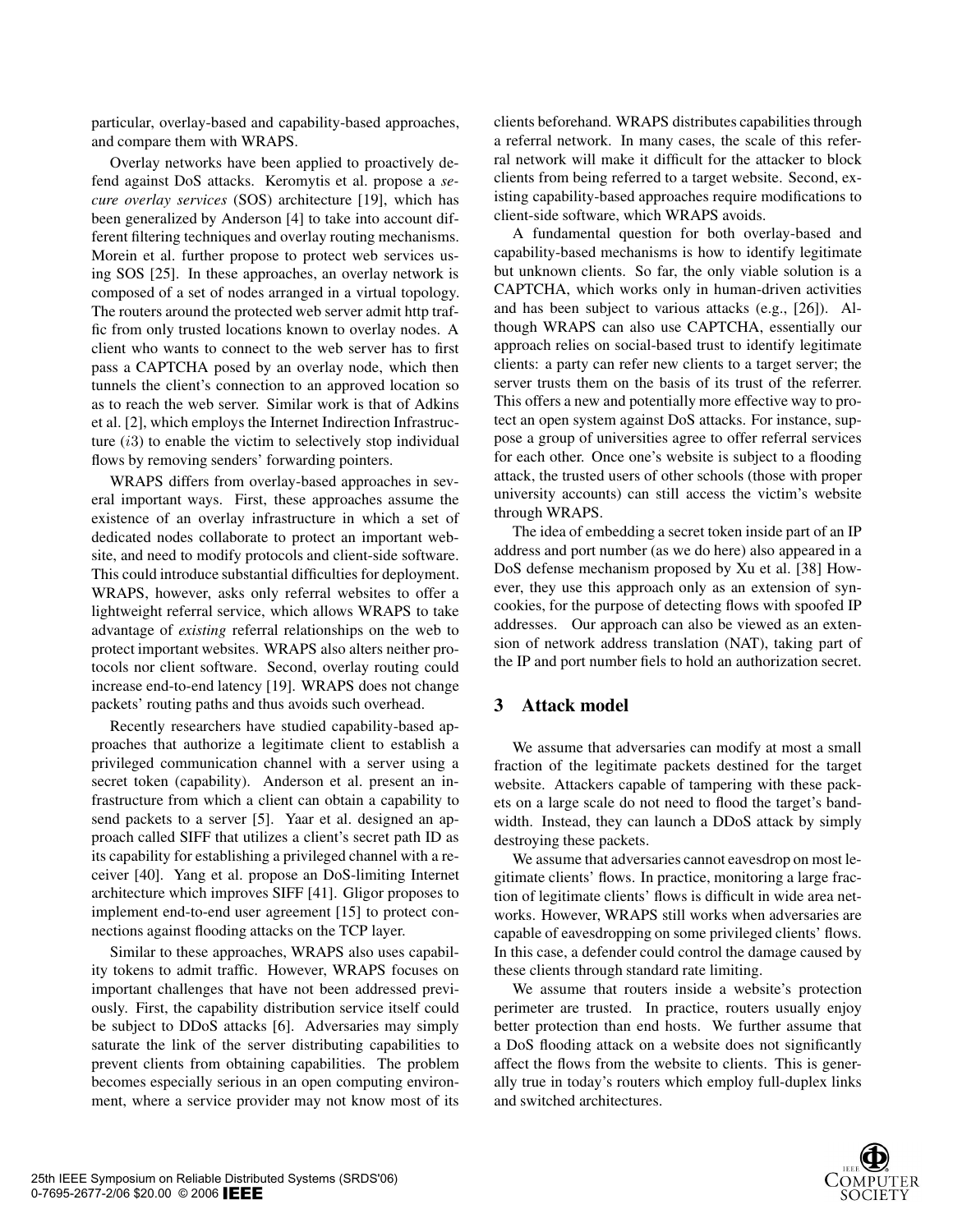## **4 Design**

In WRAPS, a website grants a client greater privilege to access its service by assigning to it a secret fictitious URL called *privilege URL* (Section 4.1) with a capability token embedded in part of the IP and port number fields. Through that URL, the client can establish a privileged channel with that website (referred to as the *target website*) even in the presence of flooding attacks.

A client may obtain a privilege URL either directly from the target website or indirectly from the website's trusted neighbors. A website offers a client a privilege URL if the client is referred by one of the site's *trusted* neighbors, or is otherwise qualified by the site's policies that are used to identify valued clients, for example, those who have paid or who are regular visitors. A qualified client will be redirected to the privilege URL generated automatically using that client's identity, service information and a server secret.

A privilege URL leads its holder to the target website through a *protection mechanism* (Section 4.2) which protects the website from unauthorized flows. The border of this mechanism is the site's ISP's edge routers, which classify traffic into privileged and unprivileged flows, and translate fictitious addresses in privilege URLs into the website's real address. Within the protection perimeter, routers protect privileged traffic by dropping unprivileged packets during congestion.

A neighbor website refers a trusted client to the target website's privileged service. The referral is done through a simple proxy script running on the referrer site, from which the client acquires a redirection instruction leading to the privilege URL. This is discussed in Section 4.3.

## **4.1 Privilege URLs**

Resources available on the Internet are located via Uniform Resource Locators (URL). An http URL is of the following format: http:// $\langle$ host $\rangle$ : $\langle$ port $\rangle$ / $\langle$ urlpath $\rangle$ , where the host and port fields could be the (IP, port) pair of an http service on the Internet, which are accessible to routers.

In WRAPS, we utilize privilege URLs to set up priority channels. These URLs are fictitious because they do not directly address a web service. Instead, they contain secret *capability tokens* which are verified by edge routers for setting priority classes, and unambiguously translated by these routers to the real location of the service. A privilege URL hides a capability token inside the suffix of the destination IP address (last one or two octets) and the whole destination port field. The following fields are present in the token.

• **Key bit** (1 bit). This field is used to indicate the "authentication key" currently in use (see Section 4.2).

- **Priority field**. This is an optional field which allows the website to define more than one service priority. Here, we use one priority class (i.e., a request is either privileged or unprivileged) to describe our approach for clarity of presentation, and so this field is unecessary and omitted.
- **Message authentication code**. A message authentication code (MAC) prevents adversaries from forging a capability. The algorithm computing a MAC over a message takes as inputs a secret key k and the message to produce a  $w$ -bit tag. MAC generation is based on a cryptographically-strong pseudorandom function (PRF) so that the probability to compute the right tag without knowing  $k$  is negligibly larger than 2*−w*. For a privileged client i, its MAC is denoted by  $MAC(k, IP<sub>i</sub>)$ , where  $IP<sub>i</sub>$  is *i*'s IP address.

Encoding a capability token into the destination IP and port fields limits the length of MAC, especially for IPv4. For example, a Class C network may be able to support only a 16 to 20-bit MAC. This seems to make WRAPS vulnerable, allowing an adversary to forge a capability token through a brute-force search. As we will show, however, WRAPS contains a mechanism that effectively mitigates this threat: any adversary without global eavesdropping capability will be unable to confirm its guess of a MAC value. We present a detailed security analysis in Section 4.4.

It is possible that some clients' fictitious (IP, port) pairs coincide with a real application in the local network. However, this happens with a very small probability with the MAC in place. One approach to prevent this problem with certainty is to reduce the address range that can be mapped to the web server, i.e., by reducing the MAC length, so that this range does not intersect other servers. Another choice is to use the most significant bit on the port field as a "token indicator", by which edge routers can identify the packets that need address translation.

#### **4.2 Protection mechanism**

A website (the target) is protected by the edge routers of its ISP or organization, the routers inside its local network, and a firewall directly connected to or installed on the site's web server.

The target website shares a secret long-term key  $k$  with its edge routers on the protection perimeter. Using this key, the website periodically updates to all its edge routers a shared verification key. We call a period between updates a *privilege period*. Specifically, the verification key used in the privilege period t is computed as  $k(t) = h_k(t)$  where h is a pseudorandom function family indexed by the key  $k$ .

The http server of the website listens to two ports, one privileged and one not. The local firewall controls access

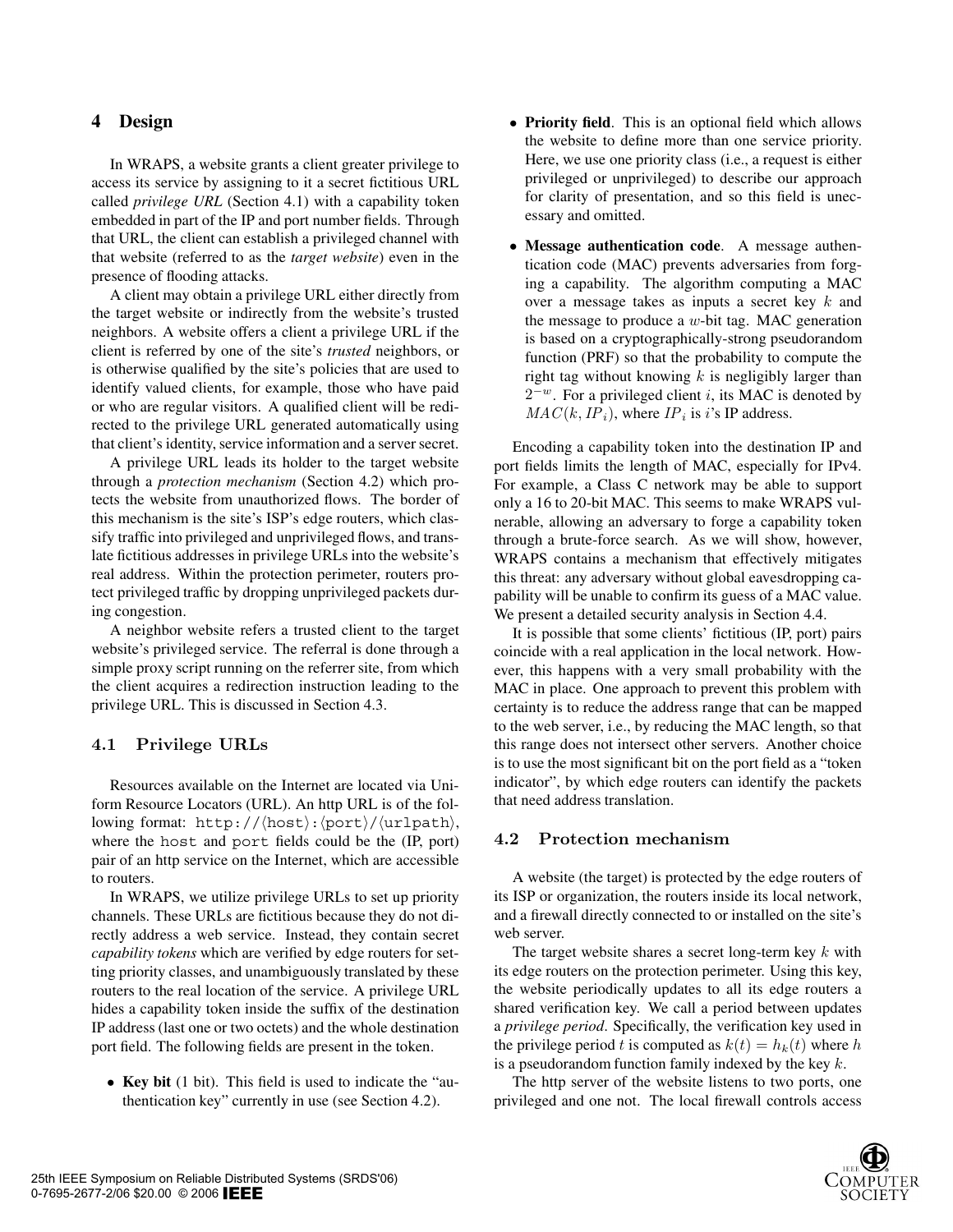to those ports. Only the port corresponding to the unprivileged traffic, typically port 80, is publicly accessible. The other port can be accessed only by packets with source IP addresses explicitly permitted by the firewall (as instructed by the web server); this port is called the *privilege port*.

Below we describe a protection mechanism which allows a client to acquire a privilege *directly* from a website and establish a privileged channel with that website.

#### **Privilege acquisition**

- 1. A client that desires privileged service from a website first applies for a privilege URL online. This application process is site-specific and so we do not discuss it here, but we presume that the client does this as part of enrolling for site membership, for example, and before an attack is taking place.
- 2. In period  $t$ , if the website decides to grant privilege to a client  $i$ , it first interacts with the firewall to put  $i$ 's source IP address *IP<sup>i</sup>* onto a *whitelist* of the privilege port. It then constructs a privilege URL containing a capability token  $\tau_i(t) = b_t \parallel MAC(k(t), IP_i)$ , where  $b_t$  is the one-bit key field for period  $t$ . The website uses the standard http redirection to redirect the client to this privilege URL.

#### **Privileged channel establishment**

- 1. Edge routers drop packets to the website addressed to the privilege port of that website.
- 2. According to the position and the length  $\lambda$  of a capability token, an edge router takes the appropriate string  $\theta$  of  $\lambda$  bits from every TCP packet. Denote a substring from the  $e_1$ -th bit to the  $e_2$ -th bit on  $\theta$  by  $\theta[e_1, e_2]$ . A router processes a packet from a client  $i$  as follows.

If  $(\theta[2, \lambda] = MAC(k(t), IP_i))$  then

- Translate the fictitious destination IP address to the target website's IP address.
- Set the destination port number of the packet to the privilege port.
- Forward the packet.

else

Forward the packet as an unprivileged packet.

3. Routers inside the protection perimeter forward the packets toward the target website, prioritized according to the ports of these packets.  $\frac{1}{1}$ 

- 4. Upon receiving a packet with a source IP address *IP<sup>i</sup>* and destined for the privilege port, the firewall of the website checks whether  $IP_i$  is on the port's whitelist. If not, the firewall drops the packet.
- 5. Using the secret key, the web server or firewall translates the source IP and port of every packet emitted from the privilege port to the fictitious (IP, port) containing the capability token. Note that no state information except the key needs to be kept to perform this translation.

To allow the update of privileged URLs to clients, there exists a transition period between privilege periods  $t$  and  $t + 1$  during which both  $k(t)$  and  $k(t + 1)$  are in use. This transition period could be reasonably long to allow most privileged clients (who browse that website sufficiently frequently) to visit. Once visited by a privileged client  $i$  in this transition period, the website generates a new privilege URL using  $k(t + 1)$  and with key field  $b_{t+1}$  equal to the parity of  $t + 1$ . The website then redirects the client to that URL. Also upon entering the transition period, the website and edge routers record a single bit  $b$  indicating the parity of  $t+1$ . If during the transition period, the edge router receives a packet with key field  $b_t = 1 - b$ , the edge router uses  $k(t)$ in the MAC computation; otherwise it uses  $k(t + 1)$ .

A website can remove a client's privilege by not updating its privilege URL. Standard rate-limiting technology can also be used to control the volume of traffic produced by individual *privileged* clients in case some of them fall prey to an adversary. An option to block a misbehaving privileged client within a privilege period is to post that client's IP to a blacklist held by the website's ingress edge routers. This does not have to be done in a timely manner, as the rate-limiting mechanism is already in place. In addition, an adversary cannot fill the router blacklist using spoofed IPs because the blacklist here only records the misbehaving *privileged* clients who are holding the correct capability tokens. This blacklist is emptied periodically after the router updates its verification key.

## **4.3 Referral protocol**

When a website is under a flooding attack, legitimate but as-yet-unprivileged clients will be unable to visit that site directly, even merely to apply for privileged service. The central idea of WRAPS is to let the trusted neighbors of the website refer legitimate clients to it, even while the website is under a flooding attack. The target website will grant these trusted neighbors privilege URLs, and may allow transitive referrals: a referrer can refer its trusted neighbor's clients to the target website.

A privilege referral is done through a simple proxy script running on the referrer website. A typical referrer website is



<sup>&</sup>lt;sup>1</sup>One way to do this is to set priority queues for different (IP, port) pairs of the website, which can be easily configured in a modern router.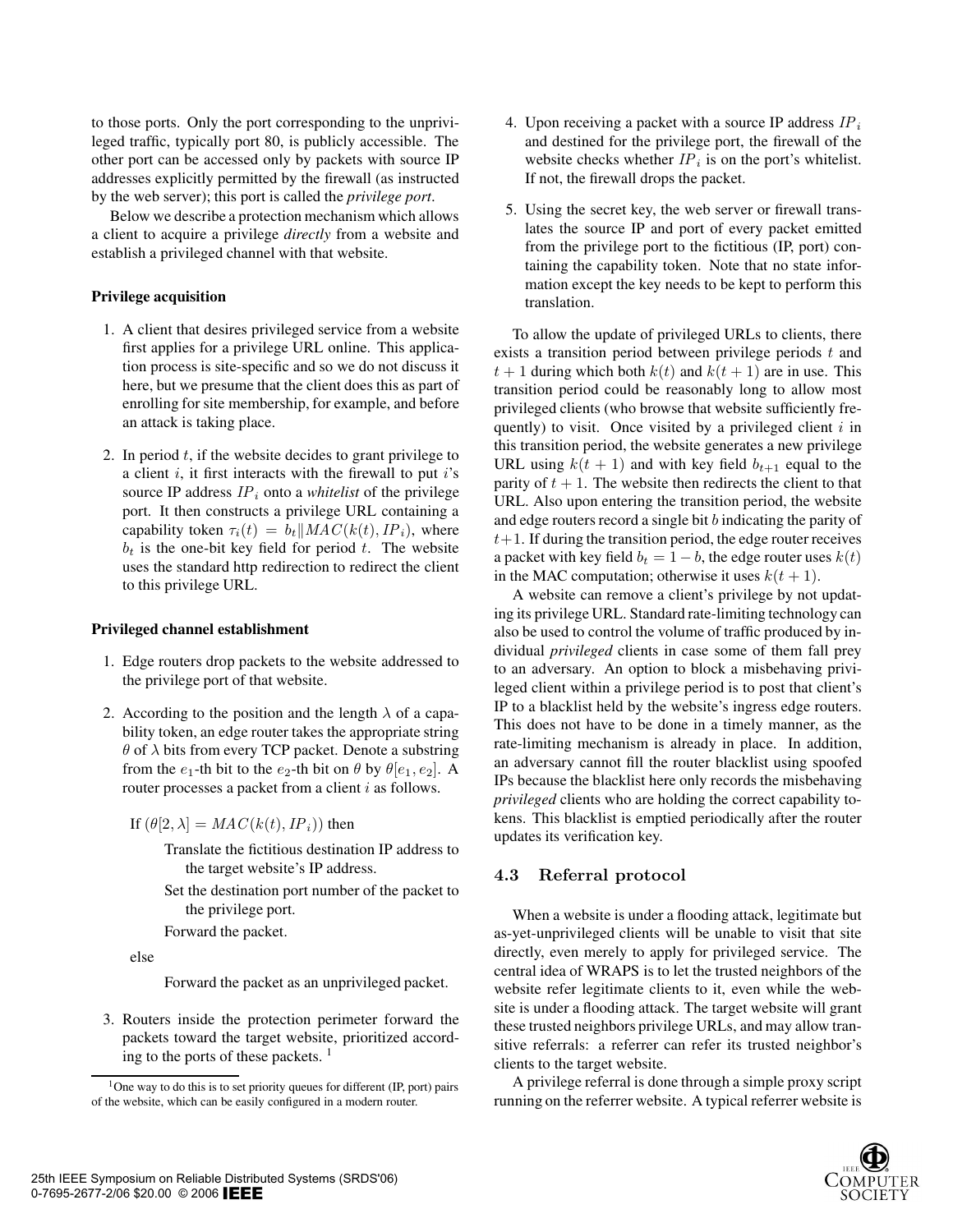one that linked to the target website originally and is willing to upgrade its normal hyperlink to a *privilege referral link*, i.e., a link to the proxy. This proxy could be extremely simple, containing only a few dozen lines of Perl code, and very lightweight in performance. The proxy communicates with the target server through the referrer's privilege URL to help a trusted client to acquire its privilege URL. The target server publicizes an online list of all these referrers, the neighbors it trusts (Section 7), and only accepts referrals for privileged service from these websites.

Only clients trusted by referrers are given privilege referral links. Such trusted clients could be those authenticated to the referrer website for other purposes, those referred from the referrer's trusted neighbors, or those proved to be driven by a human through CAPTCHA tests. In other words, these clients must be "authenticated" somehow by the referrer.

Below, we describe a simple referral protocol.

- 1. A client  $i$  trusted by a referrer website  $r$  clicks on a privilege referral link offered by  $r$ , which activates a proxy on the referrer site.
- 2. The proxy generates a reference including the client's IP address *IP<sup>i</sup>* and sends the reference to the target server through a privileged channel established by  $purl<sub>r</sub>$ , r's privilege URL to the target website. As we discussed in the previous section, edge routers of the target website will authenticate the capability token in  $purl<sub>r</sub>$ .
- 3. Upon receiving  $r$ 's reference, the target website checks its list of valid referrers. If r's IP does not appear on the list, the website ignores the request. Otherwise, it generates a privilege URL  $purl_i$  for client i using  $IP_i$ , embeds it into an http redirection command and sends the command to referrer r.
- 4. The proxy of referrer  $r$  forwards the redirection command to client i.
- 5. Running the redirection command, client i's browser is automatically redirected to  $purl_i$  to establish a privileged channel *directly* with the target website.

An important issue is how to contain trusted but nevertheless compromised referrers who might introduce many zombies to deplete the target website's privileged service. One mitigation is to prioritize the privileged clients: those who are referred by a highly trusted referrer have higher privileges than those from a less trusted referrer. WRAPS assures that the high priority traffic can evade flooding attacks on the low priority traffic. Within one priority level, WRAPS rate limits privileged clients' traffic. The target website can also fairly allocate referral quotas among its

trusted neighbors. This, combined with a relatively short privilege period for clients referred from referrer websites, could prevent a malicious referrer from monopolizing the privileged channel. The target website may update a *reputation* value for each of its trusted neighbors. A malicious privileged client detected will be traced back to its referrer, whose reputation will be negatively affected.

## **4.4 Brute-force attacks on a short capability token**

An adversary may perform an exhaustive search on the short MAC in a privilege URL. Specifically, the adversary first chooses a random MAC to produce a privilege URL for the target website. Then, it sends a TCP packet to that URL. If the target website sends back some response, such as syn-ack or reset, the adversary knows that it made a correct guess. Otherwise, it chooses another MAC and tries again.

This threat has been nullified by our protection mechanism. The firewall of the target website keeps records of all the website's privileged clients and only admits packets to privilege port from these clients. If the adversary uses its real IP address for sending probe packets, the website will not respond to the probe unless the adversary has already become the site's privileged client. If the adversary spoofs a privileged client's IP address to penetrate the firewall, the website's response only goes to that client, not the adversary. Therefore, the adversary will never know whether it makes a correct guess or not.

We reiterate that this approach does not introduce new vulnerabilities. Only a client trusted by the target website directly or referred by trusted neighbors will have its IP address on the firewall's whitelist. The storage for the whitelists is negligible for a modern computer: recording a million clients' IP addresses takes only 4 MB. Therefore, our approach does not leave an open door to other resource depletion attacks. The performance of filtering can also be scaled using fast searching algorithms, for example, Bloom filters [8] that are capable of searching for entries at link speed. To prevent a compromised referrer from attacking the whitelist, a target website can set the quota of the number of referrals a referrer can make in one privilege period.

## **5 Implementation**

To evaluate the design of WRAPS, we implemented it within an experimental network with Class C IP addresses. We utilized SHA-1 to generate a MAC [33] for privilege URLs. The web server we intended to protect had a Linux OS and an *Apache* http server that was configured to listen to both port 80 and 22433. The latter was the privilege port.

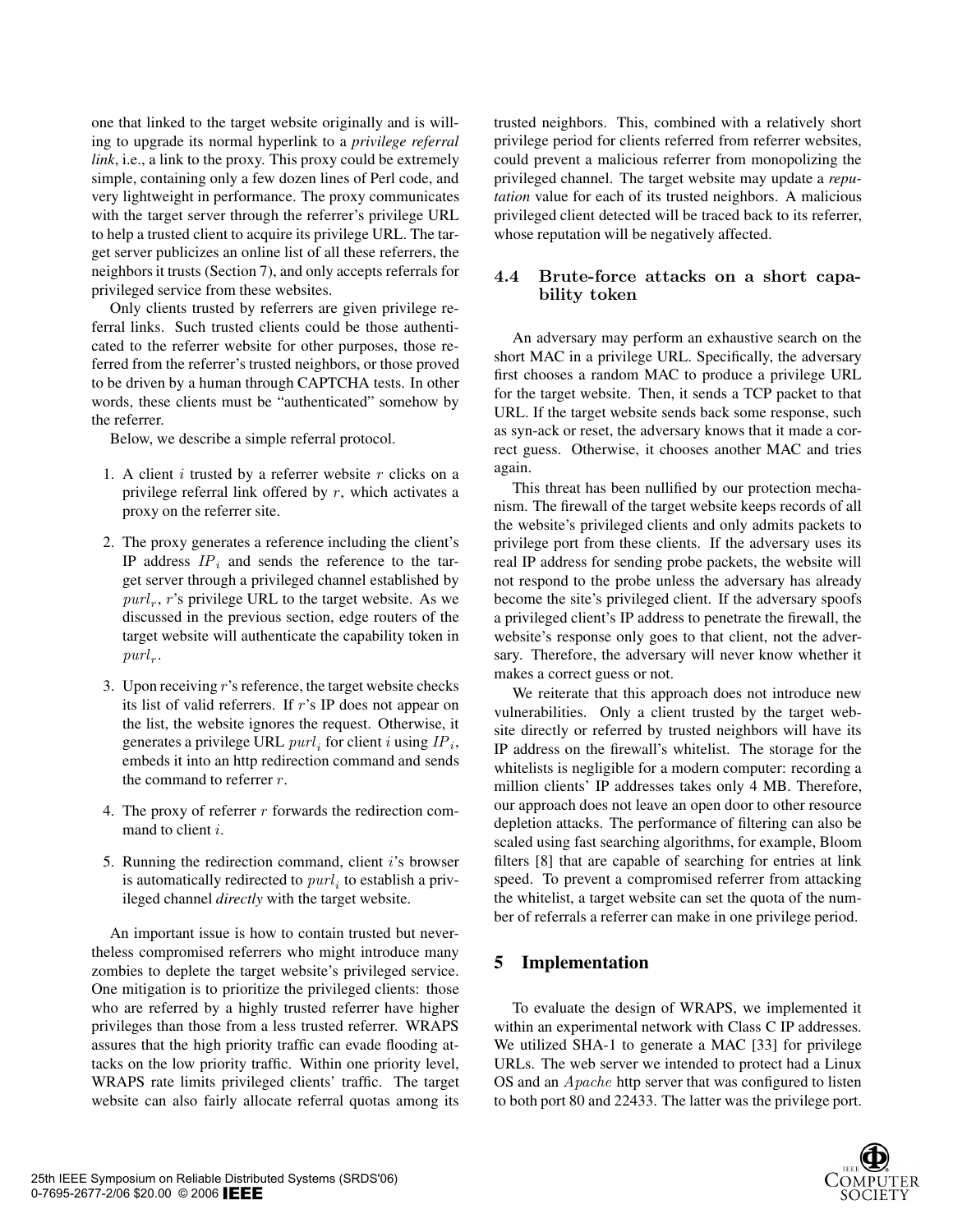We built the protection mechanism into a Click software router [21, 20] and the TCP/IP protocol stack of the target's kernel, using Linux *netfilter* [1] as the firewall. We constructed the referral protocol on the application layer, on the basis of simple cgi programs running on the referrer and the target websites. In this section, we elaborate on these implementations.

## **5.1 Implementation of the protection mechanism**

WRAPS depends on the target's ISP's edge routers to classify inbound traffic into privileged and unprivileged, and to translate fictitious addresses of privileged packets to the real location of the service. It also depends on routers inside the website's local network to protect privileged flows. We implemented these functions in a Click software router.

Click is a modular software architecture for creating routers [21, 20]. A Click router is built from a set of packet processing modules called elements. Individual elements implement certain router functions such as packet classification, queuing and scheduling. A router is configured as a directed packet-forwarding graph, with elements on its vertices and packet flows traversing its edges. A prominent property of Click is its modularity, which makes a Click router extremely easy to extend.



## **Figure 1. WRAPS elements on a Click packet forwarding path.**

We added WRAPS modules to an IP router configuration [21, 20]. WRAPS elements planted in the standard IP forwarding path are illustrated in Figure 1. We added 5 elements: IPClassifier, IPVerifier, IPRewrite, Priority queue and PrioSched. IPClassifier classifies all inbound packets into TCP packets which are forwarded to IPVerifier, and other packets, such as UDP and ICMP, which are forwarded to the normal forwarding path. IPVerifier verifies every TCP packet's capability token embedded in the last octet of the destination IP address and the 2-octet destination port number. Verification of a packet invokes the MAC over a 4 byte input (the source IP address) and a 64-bit secret key. The packets carrying correct capability tokens are sent to IPRewrite, which sets a packet's destination IP to that of the target website and destination port to port 22433. Unprivileged packets, except for those destined for port 22433, follow UDP and ICMP traffic; unprivileged traffic to port 22433 is dropped.

Both privileged and unprivileged flows are processed by some standard routing elements. Then, privileged packets are queued into a high priority queue while other packets flow into a low priority queue. A PrioSched element is used to multiplex packets from these two queues to the output network interface card (NIC). PrioSched is a strict priority scheduler, which always tries the high priority queue first and then the low priority one, returning the first packet it finds [21, 20]. This ensures that privileged traffic receives service first. Though we explain our implementation here using only two priority classes, the whole architecture can be trivially adapted to accommodate multiple priority classes.

On the target server front, *netfilter* is used to filter incoming packets. Netfilter is a packet filtering module inside the Linux kernel. Users can define their filtering rulesets to the module through *iptables*. In our implementation, the target website first blocks all access to its privilege port. Whenever a new client obtains privilege, a cgi script running on the web server adds a new filter rule to iptables, explicitly permitting that user's access to the privilege port. Direct utilization of iptables may potentially cause the performance degradation of netfilter when there are many privileged clients. Our general approach, however, could still scale well after proper modification of the netfilter module, adding a fast searching algorithm like Bloom filters to the kernel.

To establish a privileged connection, packets from the target web server to a privileged client must bear the fictitious source address and port in that client's privilege URL. In our implementation, we modified the target server's Linux kernel to monitor the privilege port (22433). Whenever a packet is emitted with that source port, the kernel employs the secret key and the MAC to generate a capability token, and embeds this token into last octet of the source IP field and the source port field. This address translation can also be done in the firewall, and configured to support more than two priority classes.

#### **5.2 Implementation of the referral protocol**

The referral protocol is performed by two simple scripts running on the referrer and the target websites. script on the referrer acts as a proxy which is activated through privilege referral links accessible to the trusted clients of that website. A privilege referral link is a simple replacement of a normal hyperlink. For example, a normal hyperlink to eBay (http://www.ebay. com) can be replaced with a privilege hyperlink on Pay-

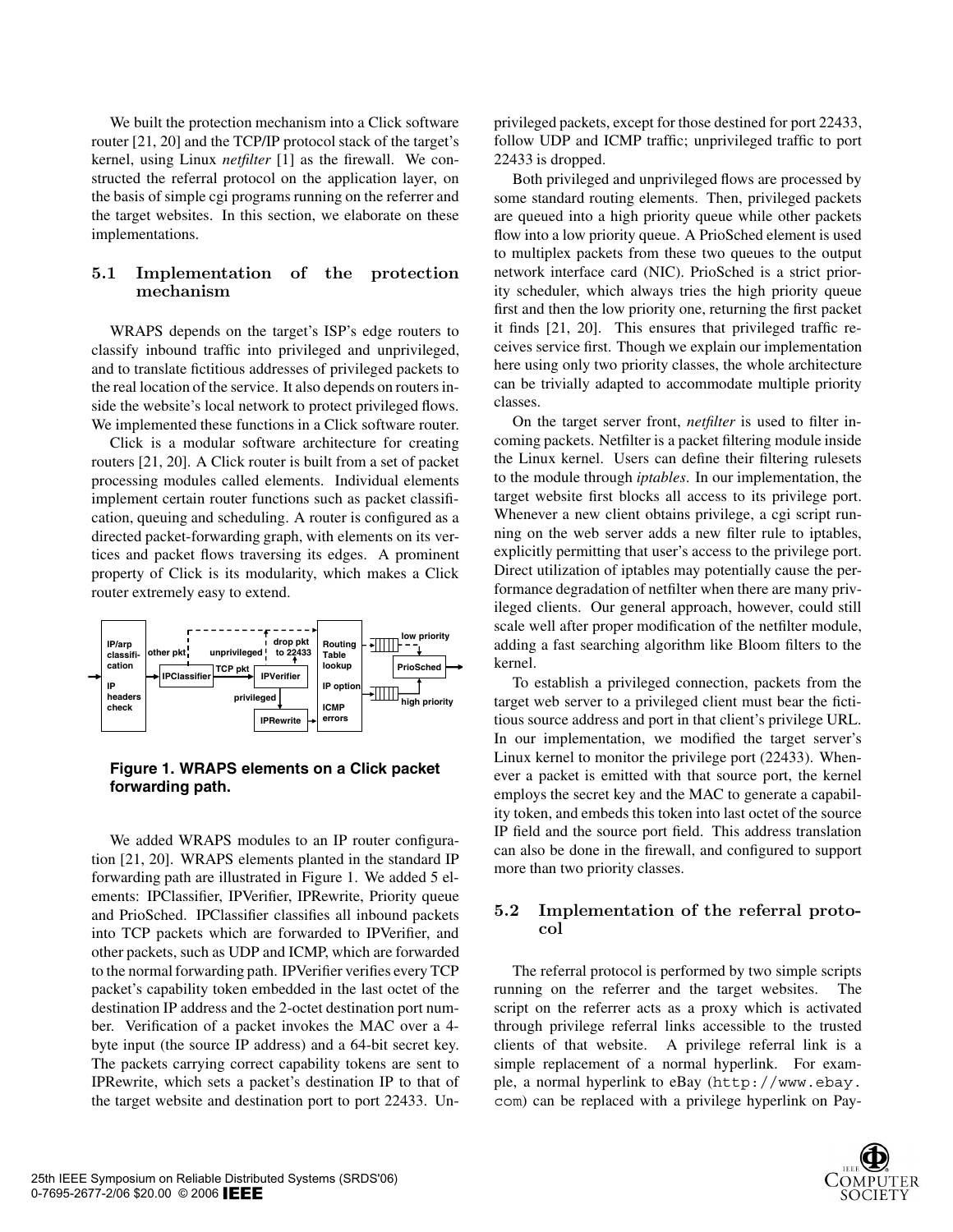pal (http://www.paypal.com/cgi-bin/proxy. pl?http://www.ebay.com), where "proxy.pl" is the proxy written in perl. Clicking on that hyperlink, a client triggers the proxy which in turn invokes a cgi script on the target website through the referrer's privilege URL, conveying the client's source IP address as a parameter.

The cgi script on the target website first checks whether the proxy is entitled to make such a referral by searching its referrer list. If the referrer is on the list, the script inputs a filtering rule to iptables to permit the access of the client being referred, generates a privilege URL and then sends to the referrer proxy a new webpage containing an http redirection command to the new URL. Here is an example of the redirection command: <meta HTTP-EQUIV="Refresh" CONTENT="1; URL=http://A.B.C. $\tau$ /index.htm">, where  $\tau$  is a capability token and "A.B.C" is the IP prefix of the target website.

Receiving the webpage with the redirection command, the proxy relays it to the client. Interpreting the page, the client's browser will be automatically redirected to the target website through a privileged channel, and communicate with the website directly afterwards.

## **6 Empirical Evaluation**

In this section, we report our empirical evaluation of WRAPS in an experimental network composed of a set of Linux servers, each with up to 2.8 GHz CPU and 1 GB memory. The objectives of this study are: (1) evaluation of the overheads of WRAPS, both on edge routers (Section 6.1) and referrer websites (Section 6.3); and (2) testing the performance of WRAPS under DoS flooding attacks (Section 6.2). We elaborate our experimental results in the following sections.

#### **6.1 Overhead on edge router**

The target server's ISP's edge routers play an important role in WRAPS, undertaking the tasks of classifying packets, verifying capability tokens, and translating addresses. An important question is whether the overheads of these tasks, especially computing a MAC for every TCP packet, could be afforded by an edge router. We investigated this problem by comparing the packet forwarding capabilities of a Click router with and without WRAPS elements.

In this experiment, we connected two computers to a router (a computer installed with Click software router) through two Gigabit NICs. One of them generated a constant and high-rate flow of 64-byte UDP packets, and the other received these packets from the router. We utilized Click's UDP traffic generator [20] as a traffic source; it works in the Linux kernel and is capable of generating more

traffic more evenly than a user-level program. Our original design does not verify UDP, though to test the performance of IPVerifier, we had the router check the MAC on every UDP packet in this test according to the last octet of the destination IP address and the port number.

Using a Pentium-4 2.6GHz computer as the router, we observed a maximal forwarding rate of 350k packets per second (pps) over the standard packet forwarding path. Surprisingly, this rate did not change after we added in WRAPS elements. This could result from the constraints of hardware: the 1GB memory and PCI bus of the router might become performance bottlenecks before the CPU did. When this happens, the router reaching its performance limits might still have sufficient CPU cycles to check the MAC for every packet. Such a conjecture was confirmed after we moved the software router to a slower computer (Pentium-3 800MHz). This time, a difference emerged: we observed 290k pps for the normal forwarding path<sup>2</sup> and 220k pps for the one with WRAPS elements.

The experimental results show that verification of the MAC affected the performance of edge routers. However, such overheads seem to be affordable. In a Pentium-3 computer, running SHA-1 on a 4-byte input and an 8-byte key takes about 1.39 microseconds, which is reduced to 0.33 microseconds in a Pentium-4 system. Since IPVerifier performs a MAC on just a few bytes of every packet, the rate of verification seems able to keep up with the forwarding rate.

Moreover, this performance could be improved through hand-tuning the functions used to implement the MAC. For example, an optimized AES program written in assembly code is reported to be able to work at 17 cycles/byte over a Pentium-3 system [14]. In our setting, this might lead to over one million pps even with a Pentium-3. A hardware implementation of IPVerifier will be even faster. Therefore, we tend to believe that the cost of WRAPS should be affordable in practice.

#### **6.2 Performance under flooding attacks**

We evaluated the performance of WRAPS under intensive bandwidth-exhaustion attacks. Our experimental setting included 6 computers: a Pentium-4 router was linked to three Pentium-4 attackers and a legitimate client through four Gigabit interfaces, and to a target website through a 100Mb interface. We deliberately used Gigabit links to the "outside" to simulate a large group of ISP's edge routers which continuously forward attack traffic to a link on the path toward the website.

Under the above network setting, we put WRAPS to the test under UDP and TCP flooding attacks. In the UDP

<sup>&</sup>lt;sup>2</sup>The Click project reported a faster forwarding speed (about 350k pps) over a similar hardware setting [20]. This could be because they used a "simple" forwarding path to test the router, without processing IP checksum, option, fragmentation and ICMP errors.

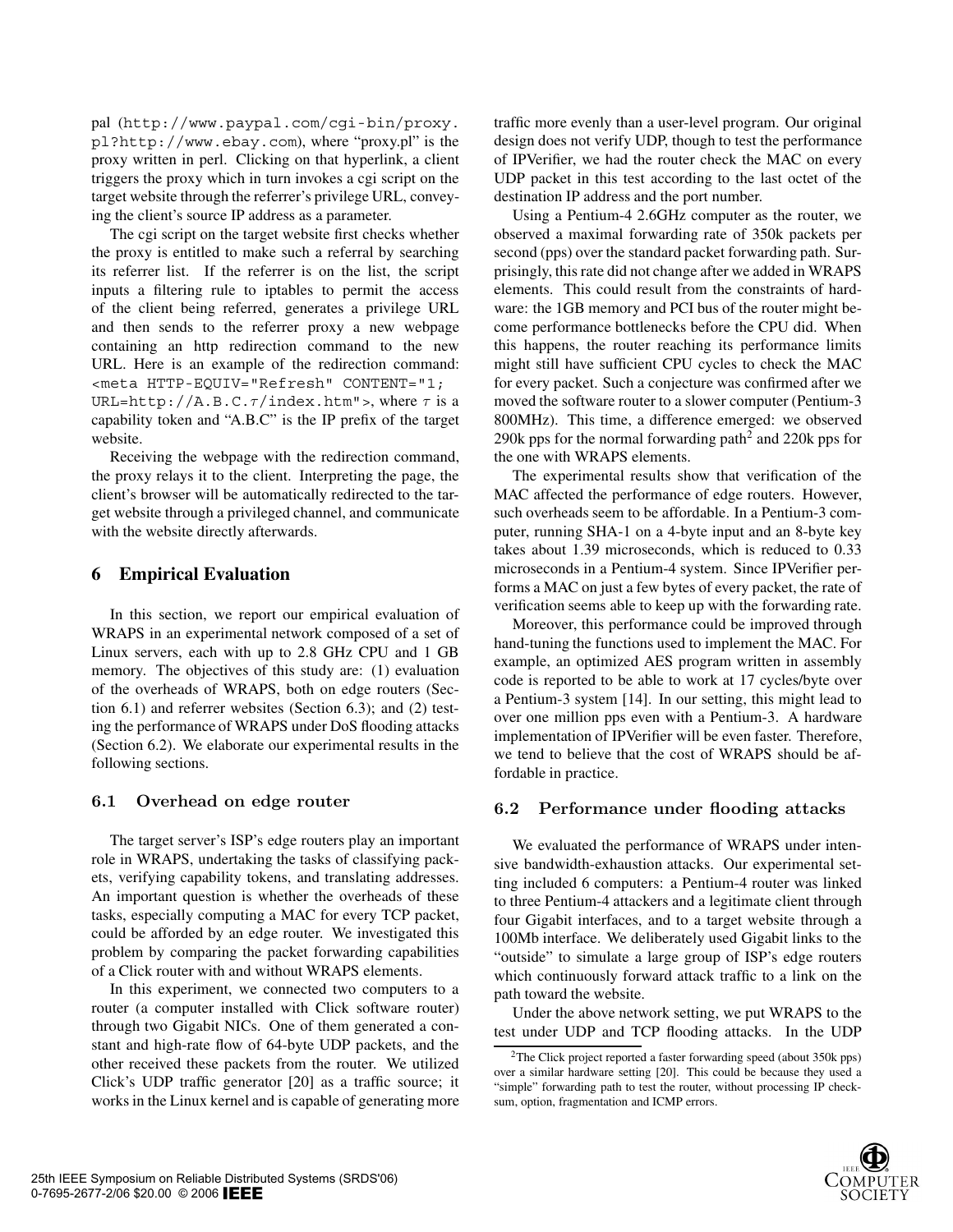flooding test, we utilized Click's UDP generators to produce attack traffic. Three attackers attached to the router through Gigabit interfaces were capable of generating up to 1.5Mpps of 64-byte UDP packets, which amounts to 0.75Gbps. On the other hand, the 100Mb channel to the web server could only sustain up to 148,800pps of 64-byte packets. As such, the flooding rate could be set to 10 times as much as the victim's bandwidth, and so these attackers could easily saturate the victim's link.



**Figure 2. Left: UDP flooding; Right: TCP flooding**

On the legitimate client, a test program continuously attempted to connect to the target website, either to port 80 or to a privileged URL which was translated to port 22433 by the router, until it succeeded. The overall waiting time for a connection attempt is called *connection time*. We computed the *average connection time* over 200 connection attempts. Our experiment compared the average connection times of unprivileged connections (to port 80) with those of privileged connections (through capability tokens). Figure 2 describes the experiment results. Note that the scale of Y-axis is exponential.

As illustrated in the figure, average connection times of both normal and privileged channels jumped when the attack rate hits 150kpps, roughly the bandwidth of the target website's link. Above that, latency for connecting to port 80 kept increasing with the attack rate. When the attack rate went above 1Mpps, these unprivileged connections no longer had any reasonable waiting times; e.g., a monstrous 404 seconds was observed at 1.5Mpps. Actually, under such a tremendous attack rate, we found it was extremely difficult to get even a single packet through: an attempt to ping the victim server was effectively prevented, with 98% of the probe packets lost. Connections through the privileged channel, however, went very smoothly: the average connection delay stayed below 8 milliseconds while the attack rate went from 150kpps to 1.5Mpps. Comparing this with the latency when there was no attack, we observed a decent increase (0.8ms to 8ms) for the connections under WRAPS protection, versus a huge leap (0.8ms to 404,000ms) for unprotected connections.

A TCP-based flooding attack differs from UDP flooding in that TCP packets will go through the IPVerifier on the router, potentially adding more cost to forwarding. In our experiment, TCP-flooding traffic was provided by an attack program which generates packets through socket system calls as a typical DDoS attack tool does. This applicationlevel generator cannot work as fast as the Click UDP generator does in the kernel. We got a peak rate of 1.14Mpps, which nevertheless was enough to deplete a 100Mb channel. Figure 2 presents the experimental results. Similar to what we observed in the UDP flooding, privileged connections effectively circumvented flooding flows, with the worst-case delay of about 7.7 milliseconds. On the other hand, the average connection time for unprotected clients was about 323 seconds.

#### **6.3 Overheads on referrer website**

We evaluated the performance of a referrer website when it is making referrals to a website under a flooding attack. Our experimental setting was built upon the setting for bandwidth-exhaustion attacks. We added two computers, along with the original client, and connected them through a 100Mb switch to the router. One of these three computers acted as a referrer web server and the other two were used as clients. On every client, a script simulated clicks on the referrer website's privilege referral link. It was capable of generating up to 100 concurrent referral requests. One client was also continuously making connections to the referral website to collect connection statistics. The attackers kept on producing TCP traffic of 1.14Mpps to saturate the target's link.

Through the experiment, we found that making referrals adds a negligible cost to the referrer website. Even in the situation when 200 users were simultaneously requesting referrals, the average latency for connecting to the referrer website only increased by less than 40 microseconds. Recall that only authenticated clients or those that passed CAPTCHA tests are allowed to click on a privilege referral hyperlink. Therefore, the rate of referral requests will not be extremely high in practice. In this case, it seems that the normal operation of the referrer website will not be affected noticeably by our mechanism.

## **7 Discussion**

#### **7.1 Web topology**

A fundamental question for WRAPS is whether a website under DoS threats is able to find enough referral websites to protect it. In our research, we studied this problem using a real sitegraph, the .gov data collection distributed

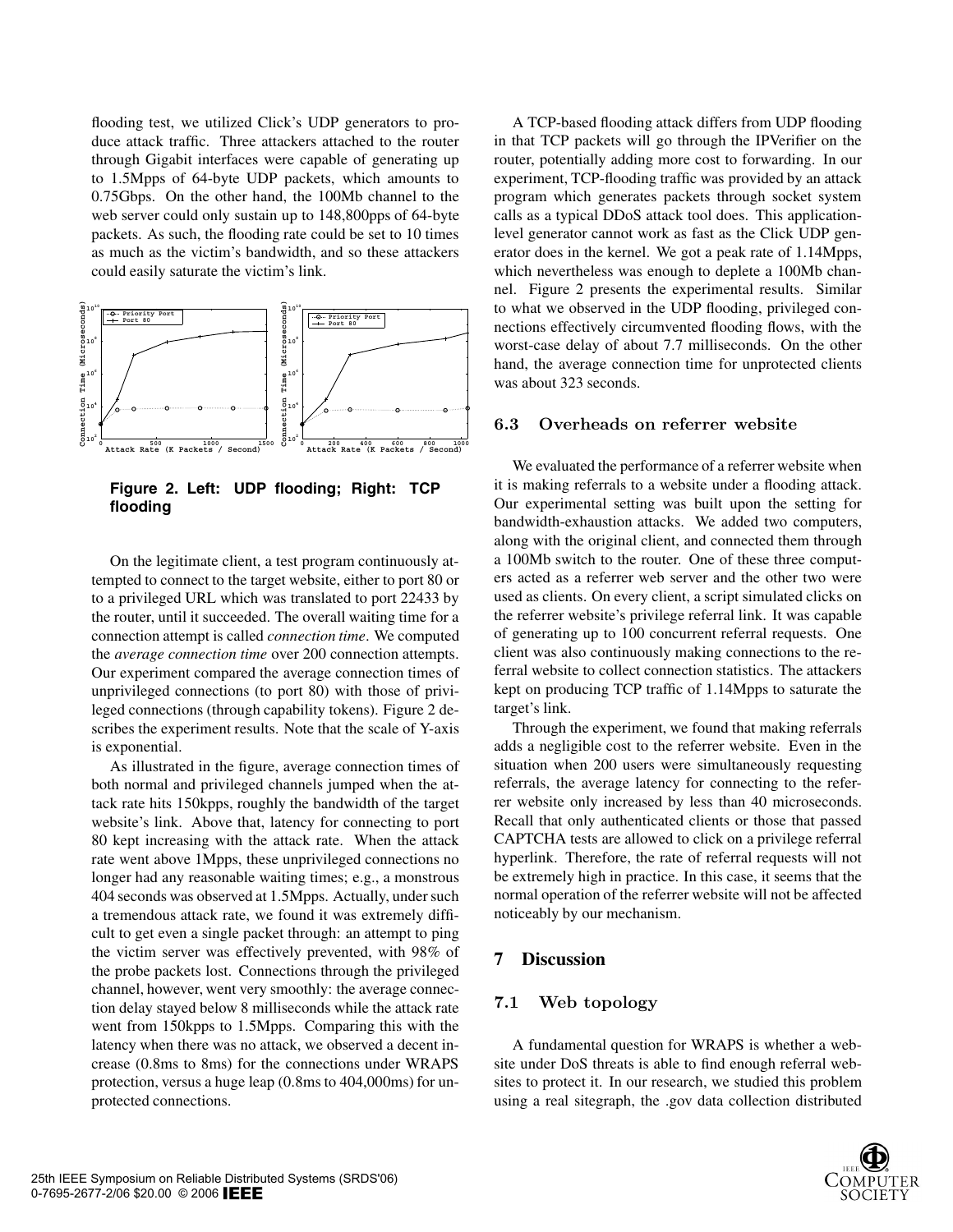by CSIRO [10]. Due to space limits, here we sketch our findings.

We observed two important statistical properties from the sitegraph which are highly related to WRAPS. First, more important websites (with higher siteranks [37]) tend to have more neighbors. A neighbor website would be willing to offer referral service because referrals cost little in WRAPS and the referrer is expected to benefit from offering reliable links to its customers. Of course, one will not trust all its neighbors. However, we believe that important websites are more likely to have many trusted neighbors. Actually, our research discovered that an important site might also have many outbound links to those who link to it: on average, a top 10 website in the CSIRO dataset connects to about 334 neighbors. These outbound links are widely perceived as "trust transfer" from the important site to another site, as discovered by studies in operations research [30, 31]. In addition, an important website could also use its high siterank as an asset to attract many unknown small websites to protect it. Trust can be established in this case through some external means, for example, contract. The reward the important website offers to its referrers could be as small as a reward link. Such a link will make an unknown website look more trustworthy and help it to establish its reputation, with the trust "transferred" from the famous website [30, 31]. This could encourage many small websites to join efforts to protect an important site. Second, we found almost all important websites are linked together. Since referrals can be transitive, this property allows these websites to pool their referral websites to protect each other.

To facilitate search of referrers, a website can list all its referrer sites on a webpage to let search engines, such as Google, index and cache that page. Legitimate clients, therefore, can easily discover these referrers even during a DoS flooding attack.

## **7.2 Limitations**

There are several limitations of WRAPS, mostly arising from the fact that it encodes privilege URLs as IP addresses instead of as domain names:

- 1. WRAPS supports only clients that use fixed (or infrequently changed) IP addresses. An extension of WRAPS that supports dynamic NAT users is to generate the client's capability using the client's IP prefix, instead of its whole IP address. This extends privileged service to clients using dynamic addresses in a subnet.
- 2. A user must access the target site using its privileged URL, if she wants privileged service. That is, the domain name of the server cannot be resolved via DNS, and moreover the user must save (e.g., bookmark) her

privilege URL from the server when it is updated at the end of a privilege period. In these ways, WRAPS is not transparent to users, and would require client-side modifications to make it transparent.

3. WRAPS could also break SSL/TLS service because while privilege URLs are encoded as IP addresses instead of domain names, the target site certificate will typically certify a key for a site name, not its address. This, however, is not a problem for applications that perform reverse lookup on the IP address to find a domain name before verifying the SSL/TLS certificate. Another way to solve this problem is to confine the capability token to the port number field, with the only cost being some degradation in defense against floods with randomly spoofed addresses. For example, Paypal can redirect a client to https://www.ebay. com:capability to allow the client to establish a TLS session with eBay.

Finally, discovery of referrer websites is not transparent to clients in WRAPS. One way to mitigate this problem is to let a client's ISP be its referrer. For example, the websites of all academic institutions could agree to offer referral services to each other. Whenever an academic client sends a request to a server within an institution's domain, that request will be automatically redirected by the client's ISP (i.e., its institution) to the local referral website. Moreover, we might take a technique similar to dynamic DNS to allow a target website to dynamically map its domain name to its referrer sites' IP addresses when it is undergoing a DoS attack. We plan to further investigate these approaches in future research.

## **References**

- [1] The netfilter/iptables project. http://www.netfilter.org.
- [2] D. Adkins, K. Lakshminarayanan, A. Perrig, and I. Stoica. Taming ip packet flooding attacks. In *Proceedings of Workshop on Hot Topics in Networks (HotNets-II)*, November 2003.
- [3] M. Adler. Tradeoffs in probabilistic packet marking for IP traceback. In *Proceedings of 34th ACM Symposium on Theory of Computing (STOC-02)*, 2002.
- [4] D. Andersen. Mayday: Distributed filtering for internet services. In *Proceeding of USITS*, 2003.
- [5] T. Anderson, T. Roscoe, and D. Wetherall. Preventing internet denialof-service with capabilities. In *Proceedings of Workshop on Hot Topics in Networks (HotNets-II)*, November 2003.
- [6] K. Argyraki and D. R. Cheriton. Network capabilities: The good, the bad and the ugly. In *Proceedings of the 4th Workshop on Hot Topics in Networks*, Nov. 2005.
- [7] S. Bellovin, M. Leech, and T. Taylor. The ICMP traceback messages. In *Internet-Draft, draft-ietf-itrace-01.txt*, December 1999. ftp://ftp.ietf.org/internet-drafts/ draft-ietf-itrace-01.txt.